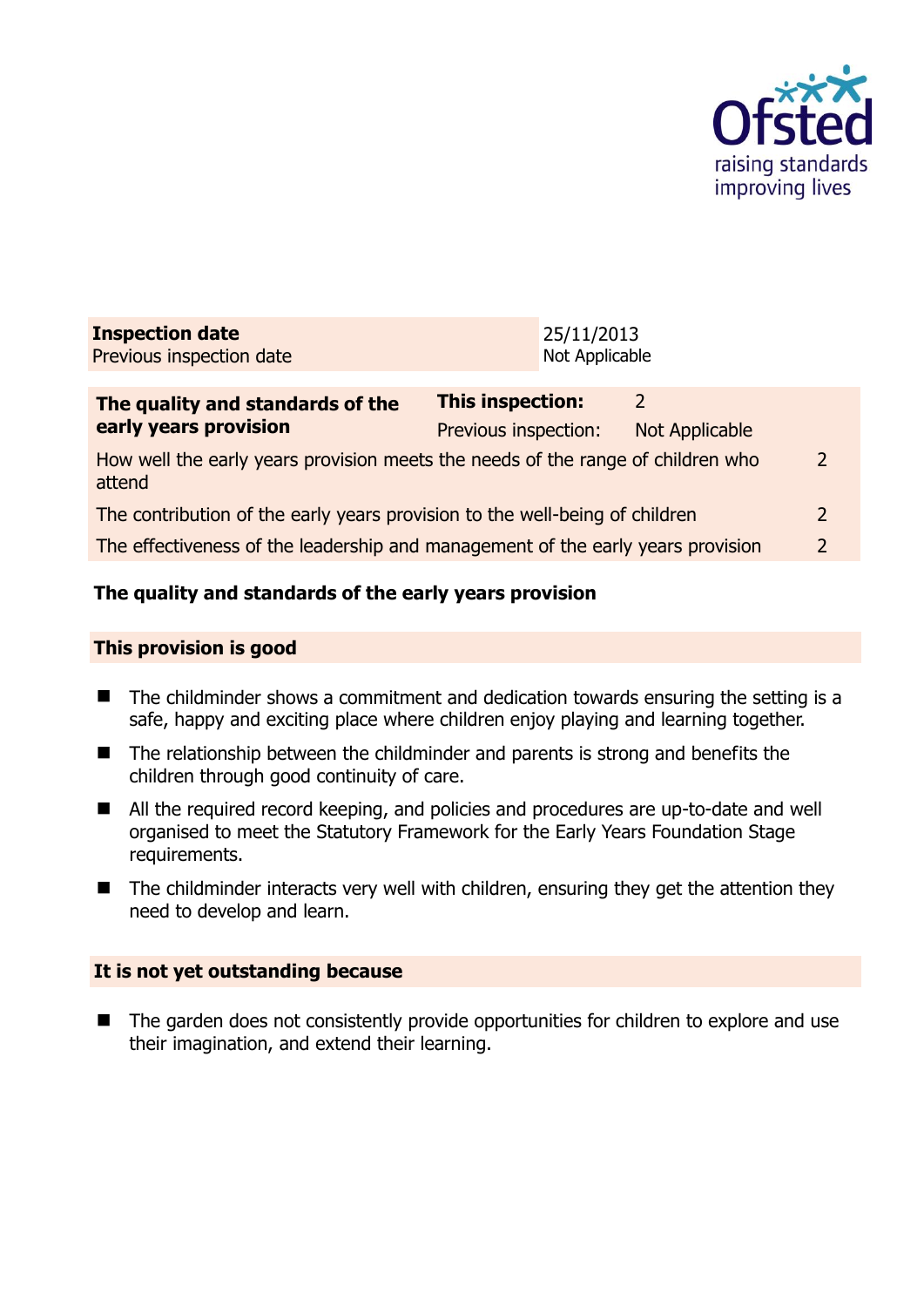# **Information about this inspection**

Inspections of registered early years provision are:

- $\bullet$  scheduled at least once in every inspection cycle the current cycle ends on 31 July 2016
- scheduled more frequently where Ofsted identifies a need to do so, for example where provision was previously judged inadequate
- **•** brought forward in the inspection cycle where Ofsted has received information that suggests the provision may not be meeting the legal requirements of the Early Years Foundation Stage or where assessment of the provision identifies a need for early inspection
- **•** prioritised where we have received information that the provision is not meeting the requirements of the Early Years Foundation Stage and which suggests children may not be safe
- scheduled at the completion of an investigation into failure to comply with the requirements of the Early Years Foundation Stage.

The provision is also registered on the compulsory part of the Childcare Register. This report includes a judgment about compliance with the requirements of that register.

#### **Inspection activities**

- The inspector held discussions with the childminder throughout the inspection.
- The inspector observed the children and sampled relevant documentation.
- The inspector fed back her findings to the childminder.

#### **Inspector**

Mary Vandepeer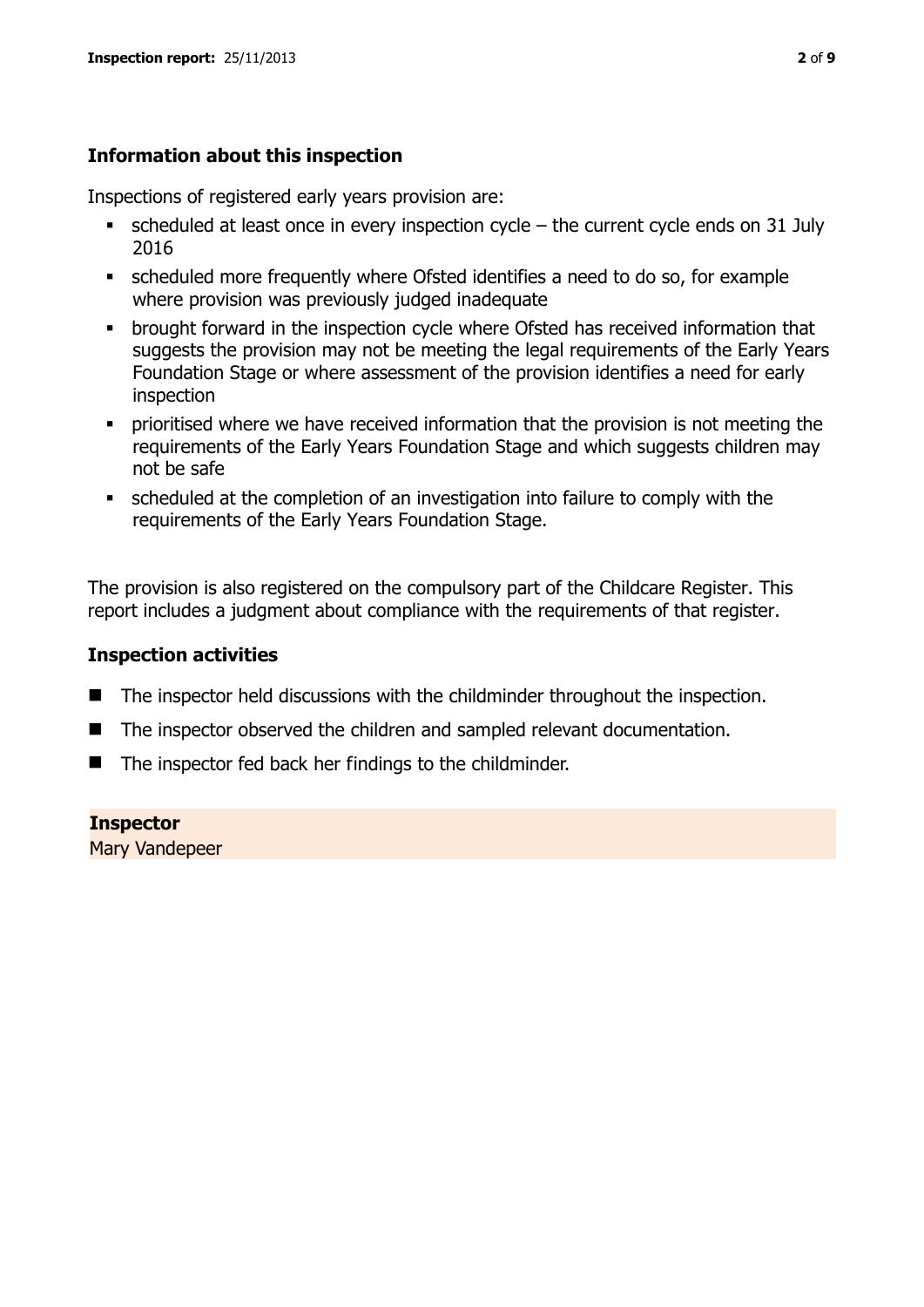# **Full report**

#### **Information about the setting**

The childminder registered in 2013. She lives with her partner and young daughter in Kings Hill, West Malling near Maidstone, Kent. The downstairs area of the childminder's house is available for childminding, where there is a playroom and bathroom facilities. There is a secure rear garden for outdoor play. The childminder is registered on the Early Years Register and the compulsory part of the Childcare Register. There are two children in the early years age group on roll. The childminder walks to local schools and preschools to take and collect children. The family has a pet cat.

#### **What the setting needs to do to improve further**

#### **To further improve the quality of the early years provision the provider should:**

■ extend use of the outdoor garden area so that it provides further opportunities for children to explore and use their imaginations.

#### **Inspection judgements**

#### **How well the early years provision meets the needs of the range of children who attend**

The childminder has a good understanding of how children learn through play. She provides consistent opportunities for them to access stimulating activities. The childminder encourages children to use their imaginations, by providing role play and creative resources. She is skilful in asking open ended questions about what children are doing to promote their thinking and problem solving skills. The childminder favours a child led approach in promoting learning and development. Before she starts caring for children, she ensures she obtains required and important details about their personal background and individual needs. The childminder asks parents about their children's development and what they can already do. This vital information about children's starting points, together with the childminder's ongoing observations of the children, supports her planning of children's daily activities.

The childminder provides a bright and well resourced play environment where children can choose what they want to do. The children enjoy playing with puzzles and dressing up activities. They love the small world figures such as people, animals and cars. These provide children with the opportunity to act out different scenarios. The childminder makes good use of the activities children enjoy, to encourage their communication and language skills. She is skilful in getting children to speak about what they can see and what they know. For example, when children are putting together a puzzle, the childminder involves them and asks leading questions about the different pictures on the puzzle pieces. The younger children love playing with role play activities, such as a kitchen with its cooking accessories. They show delight and are clearly pleased when the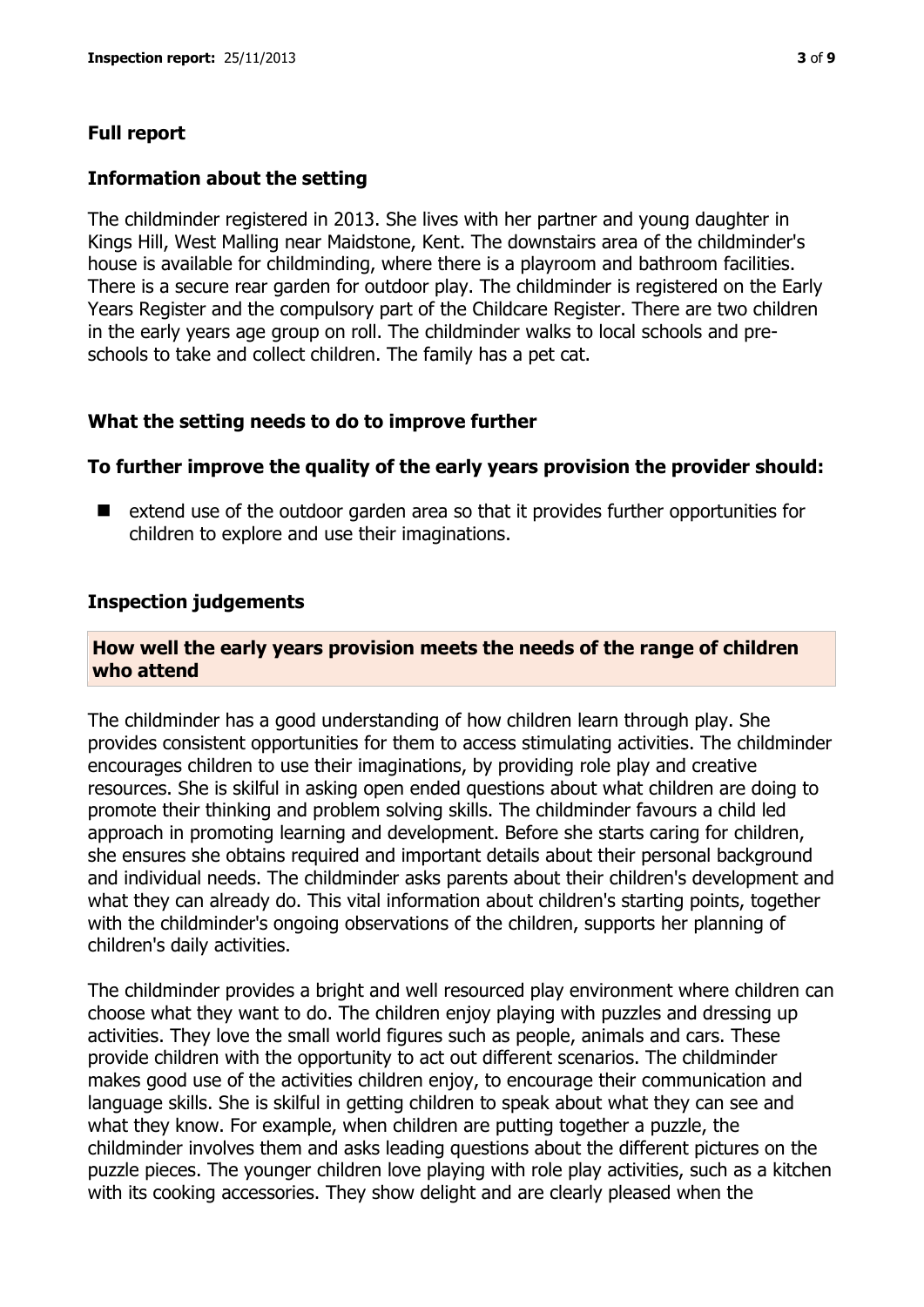childminder praises them. The childminder often joins in with their play, as this helps them interact with others and learn to negotiate and share their play ideas.

There are opportunities for children to develop physical skills every day. However, the childminder does not use the garden area on a regular and frequent basis to extend children's learning experiences to explore and use their imaginations when outdoors. The childminder ensures she takes children to visit local parks most days. This provides them with the space to run about, climb and learn to balance, promoting their ongoing physical development. The childminder helps children recognise their colours and learn to count, using everyday activities to promote this. She gently corrects them when appropriate so that they learn to use the correct language to communicate. The childminder makes time to discuss the children's daily routine with their parents, whenever they pick them up. The childminder uses a contact book to compliment and confirm these conversations. Parents can look at their children's development records at any time, supporting continuity of care.

#### **The contribution of the early years provision to the well-being of children**

The childminder's home is very welcoming, warm and child friendly. As a result, children settle well, and clearly feel safe and secure when they are with the childminder. The children's welfare and well-being are the childminder's main priorities. For example, the youngest children love her joining in with their chosen activities or looking at a favourite book with them. The childminder ensures she is always nearby to give children cuddles and comfort, for example, when they are upset or tired. She is skilful at encouraging children's independence, helping them to respond to their own needs. For example, by allowing them to choose how they play with the toys and resources that interest them. The childminder praises children in their achievements, confirming their feelings of selfesteem and confidence.

The childminder gives good attention to children's health. She provides drinks, snacks and meals that are nutritious and balanced. This helps children learn which foods are good for them. The childminder has attended a recognised first aid course and has a well-stocked first aid kit. As a result, she is very knowledgeable and equipped to treat any minor injuries children might sustain. The childminder carries out regular risk assessment checks that she records and monitors regularly. These help to ensure the environments, equipment and resources children use are suitable and free of hazards.

The childminder uses her recently attended, initial childcare training to produce wellwritten policies and procedures. These help her to safeguard children whilst they are in her care, as she is clear on the procedures to follow should she have a child protection concern. Children trust the childminder, and together they have very good and close relationships. The childminder has very successful strategies in place to manage children's behaviour. She is clear in her instruction, for example, when they are playing together and need to share or take turns. The children respond positively, as they learn how to manage their feelings and behave in different situations.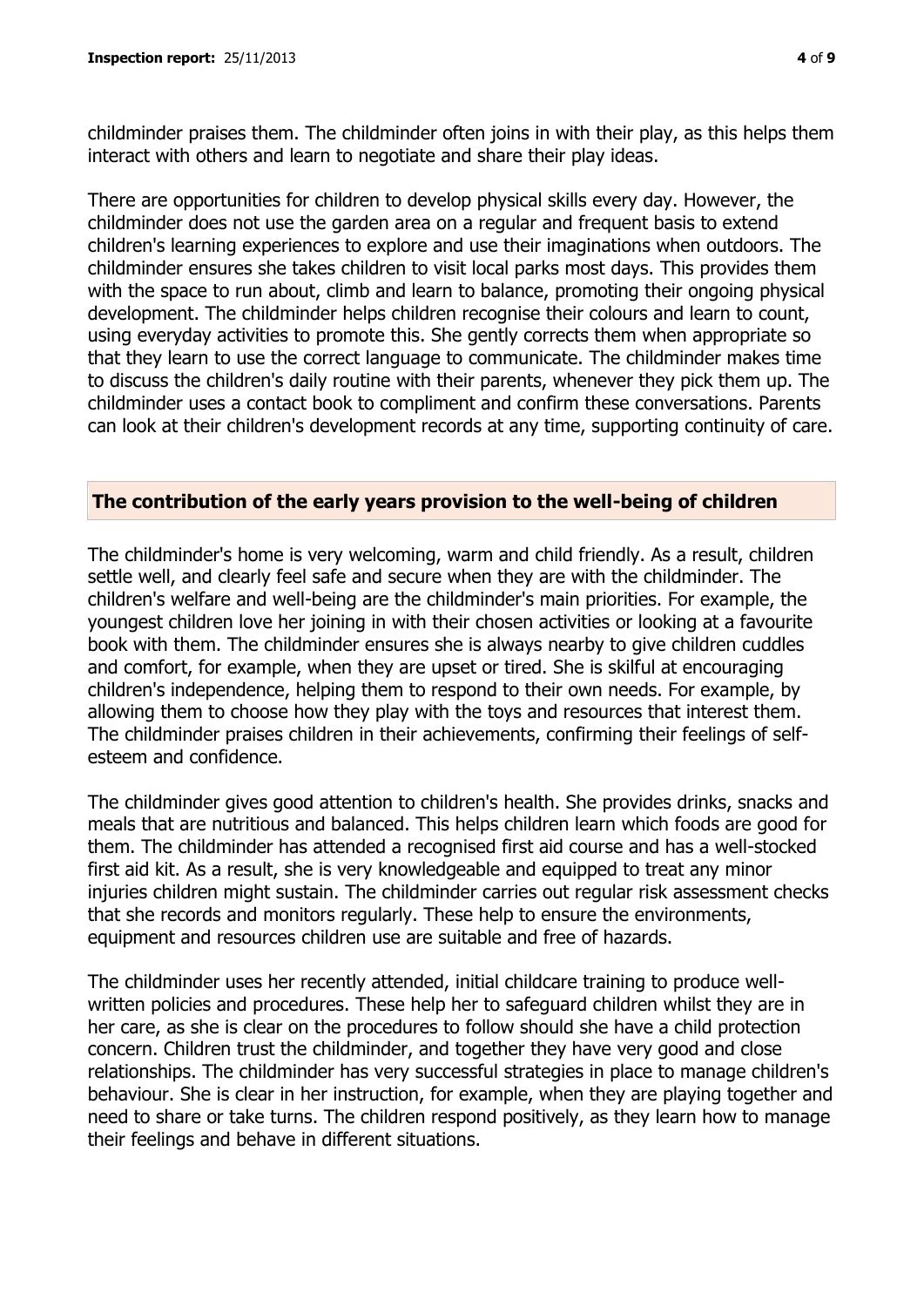# **The effectiveness of the leadership and management of the early years provision**

The childminder has a very good knowledge and understanding of the requirements of the Statutory Framework for the Early Years Foundation Stage. Each child has a learning journey folder and book, where the childminder records her observations. Her written assessments of children's progress are evaluative and linked to each child's stage of development. These show that all the children attending are progressing very well across the areas of learning.

Clear and effective procedures are in place to ensure the childminder's setting runs consistently and efficiently to the benefit of all the children. The childminder is good at self-evaluating her service, which means she is able to assess and implement any changes required. These include improvements to the environment, such as the layout of the playroom, providing more room for children. The childminder is undertaking numerous online courses to promote her professional development. These help to keep her up to date with current practices, for example, safeguarding and behaviour management. The childminder keeps in contact with other child carers in her area, through attending different local childcare events and groups. This assists in the development of her childminding service. The childminder is aware of the benefits of establishing good links with other settings children attend.

The childminder encourages parents to be part of the service she provides. They let her know through text messages and e-mails, how happy and pleased they are with their children's progress since being with her. She continues to work at improving this process to ensure parents can be more involved in their child's learning and development. There are signed consents by parents, for different areas of their child's care and learning, for example, outings, the taking of photographs and the administration of medications. This helps her to meet the children's care needs in line with parents' wishes. The childminder understands the importance of sharing information with them for children's continuity of care and learning, so that they are well prepared for their next stage of learning.

## **The Childcare Register**

The requirements for the compulsory part of the Childcare Register are **Met**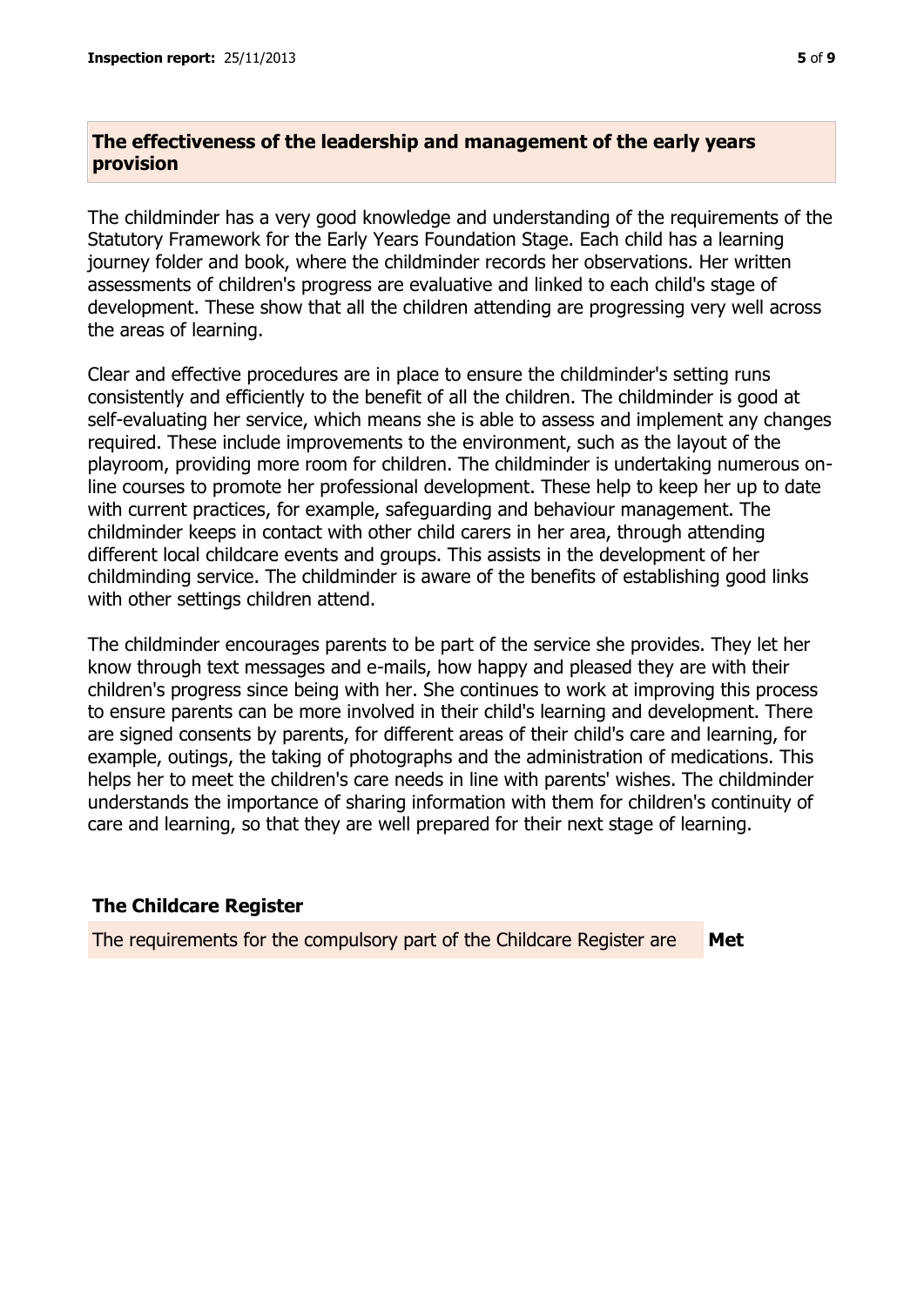# **What inspection judgements mean**

# **Registered early years provision**

| <b>Grade</b> | <b>Judgement</b>        | <b>Description</b>                                                                                                                                                                                                                                                                                                                                                                                |
|--------------|-------------------------|---------------------------------------------------------------------------------------------------------------------------------------------------------------------------------------------------------------------------------------------------------------------------------------------------------------------------------------------------------------------------------------------------|
| Grade 1      | Outstanding             | Outstanding provision is highly effective in meeting the needs<br>of all children exceptionally well. This ensures that children are<br>very well prepared for the next stage of their learning.                                                                                                                                                                                                  |
| Grade 2      | Good                    | Good provision is effective in delivering provision that meets<br>the needs of all children well. This ensures children are ready<br>for the next stage of their learning.                                                                                                                                                                                                                        |
| Grade 3      | Requires<br>improvement | The provision is not giving children a good standard of early<br>years education and/or there are minor breaches of the<br>safeguarding and welfare requirements of the Early Years<br>Foundation Stage. It will be monitored and inspected within<br>twelve months of the date of this inspection.                                                                                               |
| Grade 4      | Inadequate              | Provision that is inadequate requires significant improvement<br>and/or enforcement action. The provision is failing to give<br>children an acceptable standard of early years education and/or<br>is not meeting the safeguarding and welfare requirements of<br>the Early Years Foundation Stage. It will be monitored and<br>inspected again within six months of the date of this inspection. |
| Met          |                         | The provision has no children on roll. The inspection judgement<br>is that the provider continues to meet the requirements for<br>registration.                                                                                                                                                                                                                                                   |
| Not met      |                         | The provision has no children on roll. The inspection judgement<br>is that the provider does not meet the requirements for<br>registration.                                                                                                                                                                                                                                                       |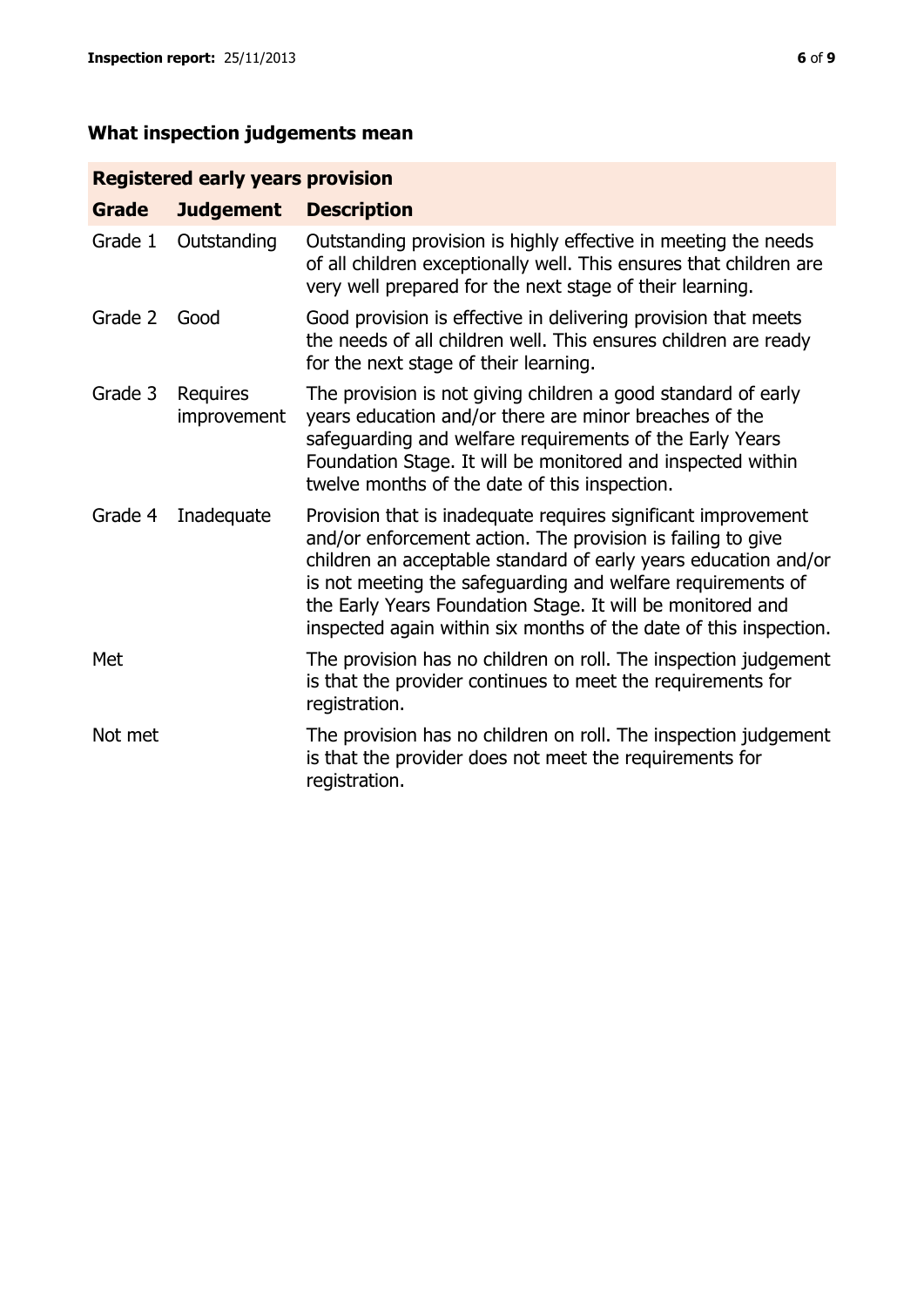#### **Inspection**

This inspection was carried out by Ofsted under sections 49 and 50 of the Childcare Act 2006 on the quality and standards of provision that is registered on the Early Years Register. The registered person must ensure that this provision complies with the statutory framework for children's learning, development and care, known as the Early Years Foundation Stage.

## **Setting details**

| Unique reference number       | EY461632       |
|-------------------------------|----------------|
| <b>Local authority</b>        | Kent           |
| <b>Inspection number</b>      | 920225         |
| <b>Type of provision</b>      | Childminder    |
| <b>Registration category</b>  | Childminder    |
| <b>Age range of children</b>  | $0 - 8$        |
| <b>Total number of places</b> | 5              |
| Number of children on roll    | 2              |
| <b>Name of provider</b>       |                |
| Date of previous inspection   | not applicable |
| <b>Telephone number</b>       |                |

Any complaints about the inspection or the report should be made following the procedures set out in the guidance *'Complaints procedure: raising concerns and making complaints* about Ofsted', which is available from Ofsted's website: www.ofsted.gov.uk. If you would like Ofsted to send you a copy of the guidance, please telephone 0300 123 4234, or email enquiries@ofsted.gov.uk.

# **Type of provision**

For the purposes of this inspection the following definitions apply:

Full-time provision is that which operates for more than three hours. These are usually known as nurseries, nursery schools and pre-schools and must deliver the Early Years Foundation Stage. They are registered on the Early Years Register and pay the higher fee for registration.

Sessional provision operates for more than two hours but does not exceed three hours in any one day. These are usually known as pre-schools, kindergartens or nursery schools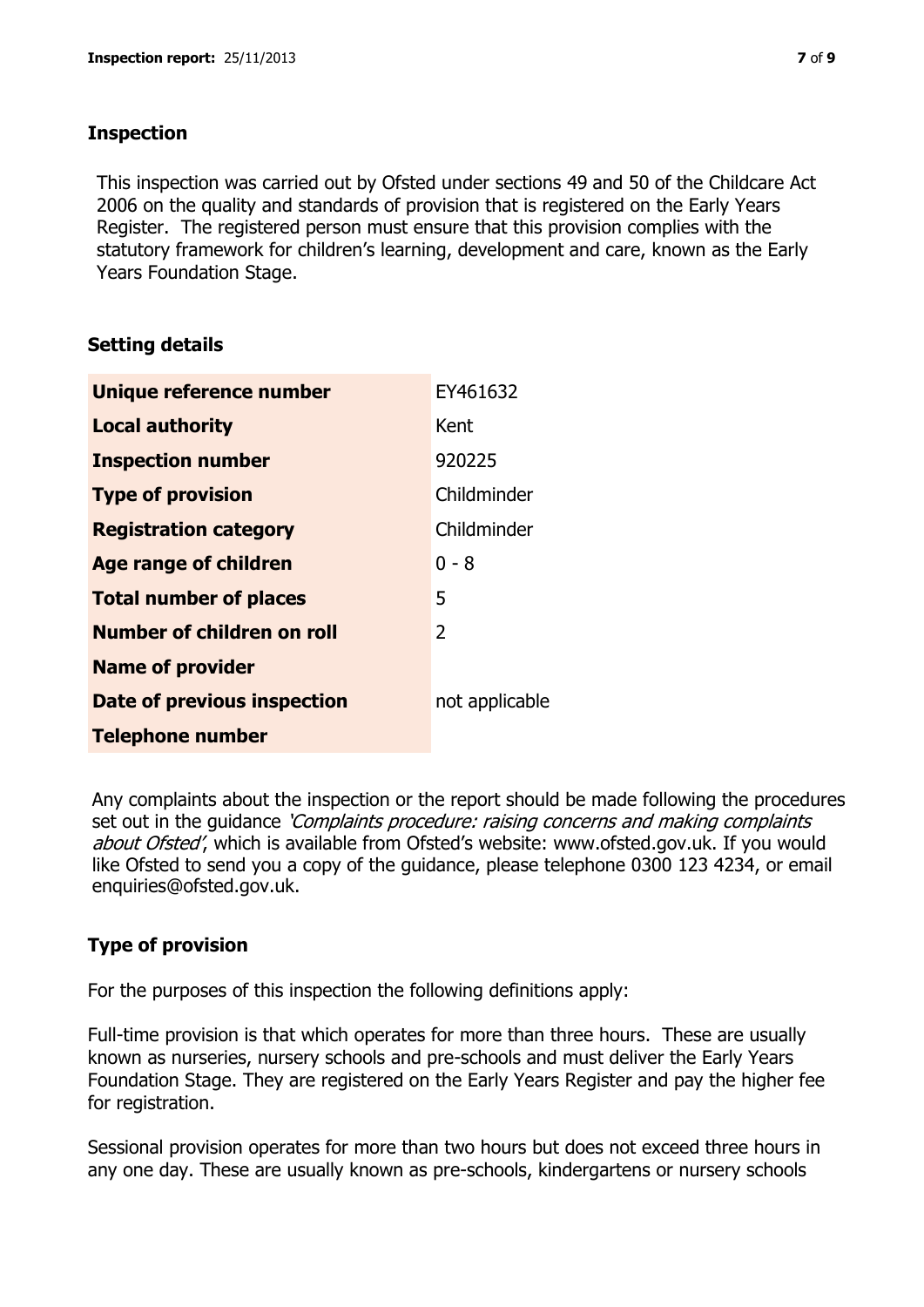and must deliver the Early Years Foundation Stage. They are registered on the Early Years Register and pay the lower fee for registration.

Childminders care for one or more children where individual children attend for a period of more than two hours in any one day. They operate from domestic premises, which are usually the childminder's own home. They are registered on the Early Years Register and must deliver the Early Years Foundation Stage.

Out of school provision may be sessional or full-time provision and is delivered before or after school and/or in the summer holidays. They are registered on the Early Years Register and must deliver the Early Years Foundation Stage. Where children receive their Early Years Foundation Stage in school these providers do not have to deliver the learning and development requirements in full but should complement the experiences children receive in school.